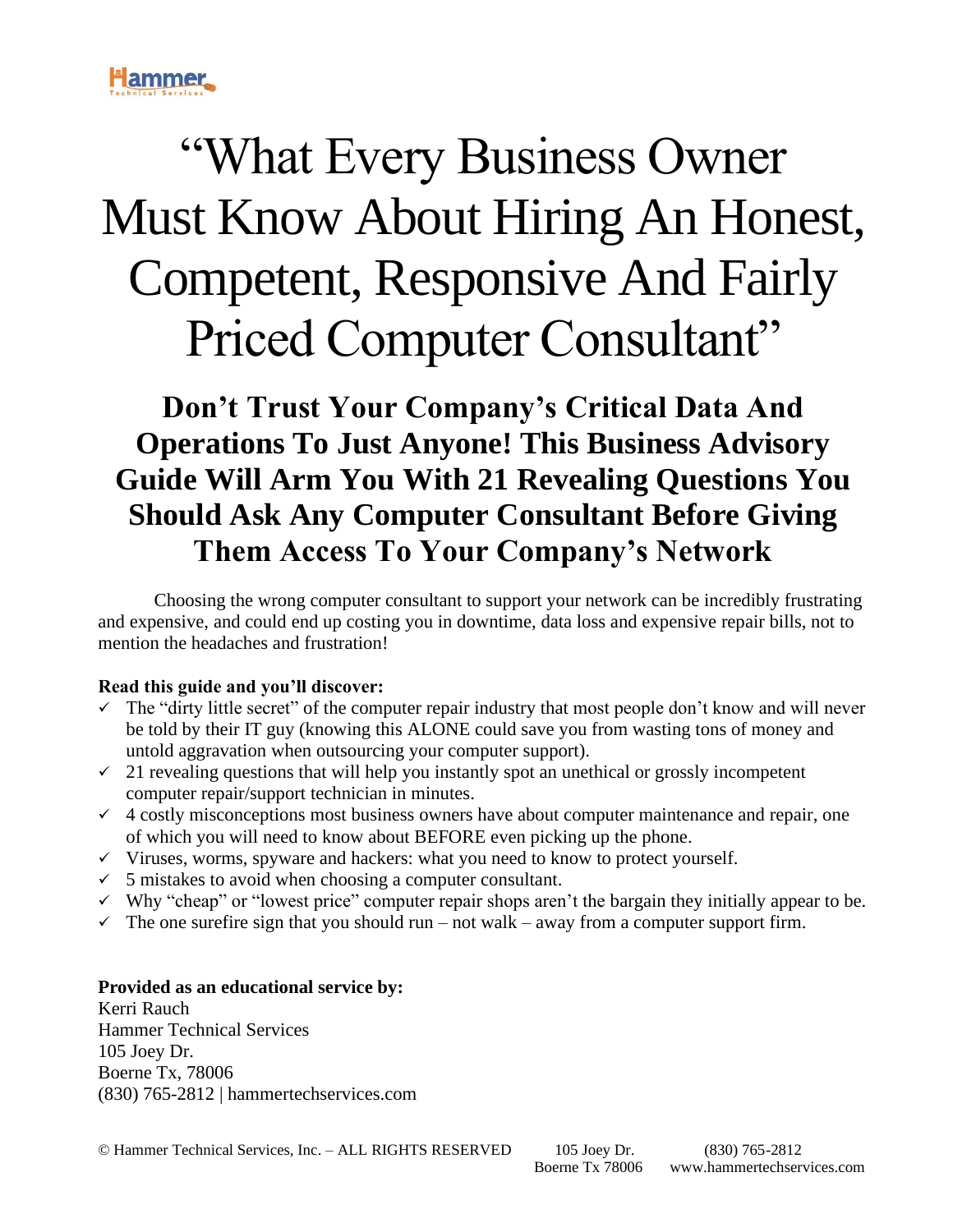



From The Desk of: Kerri Rauch COO - Hammer Technical Services, Inc

Dear Colleague,

 **Choosing a computer support company isn't easy.** There is no shortage of horror stories about incompetent computer repair "gurus" bungling jobs and causing

MORE problems as a result of their loose morals or gross incompetence. I'm sure if you talk to your own friends and colleagues you will get an earful of the unfortunate experiences they have encountered in this area.

 Why is this? Because the computer repair and consulting industry, along with a lot of other industries, has its own share of incompetent or unethical businesses that will try to take advantage of trusting business owners who simply do not have the ability to determine whether or not the technician knows what they are doing. Sometimes this is out of greed for your money, but more often it's simply because they don't have the skills and competency to do the job right, but won't tell you that up front. From misleading information and unqualified technicians, to poor management and terrible customer service, we've seen it all…and we know they exist in abundance because we have had a number of customers come to us to clean up the disasters they have caused.

# **Buyer Beware: The Computer Repair And Consulting Industry Is NOT Regulated**

 Here's an embarrassing (and little-known) fact about my industry: it is not regulated like many other professional service industries, which means ANYONE can claim they are a "computer repair expert." **In fact, a lot of the businesses in this industry started because the owner was FIRED or laid off from their job and couldn't find work anywhere else. That means many of the so-called experts are useless and make sleazy auto repair shops look like the pinnacle of virtue and competence.**

Automotive repair shops, electricians, plumbers, lawyers, realtors, dentists, doctors, accountants, etc., are heavily regulated to protect the consumer from receiving substandard work or getting ripped off. However, the computer industry is still highly unregulated and there aren't any laws in existence to protect the consumer – **which is why it's so important for you to arm yourself with the information contained in this report.**

 Anyone who can hang out a shingle can promote themselves as a computer expert. Even if they are honestly *trying* to do a good job for you, their inexperience can cost you dearly in your network's speed and performance or in lost or corrupt data files. That is why we decided to offer this report. The information in this guide is provided to help raise standards within the computer repair and support industry, and to give YOU useful information to help you guard against the lack of ethics or incompetence of some companies and technicians.

Dedicated to serving you,

-Kerri Rauch

© Hammer Technical Services, Inc. – ALL RIGHTS RESERVED 105 Joey Dr. (830) 765-2812

Boerne Tx 78006 www.hammertechservices.com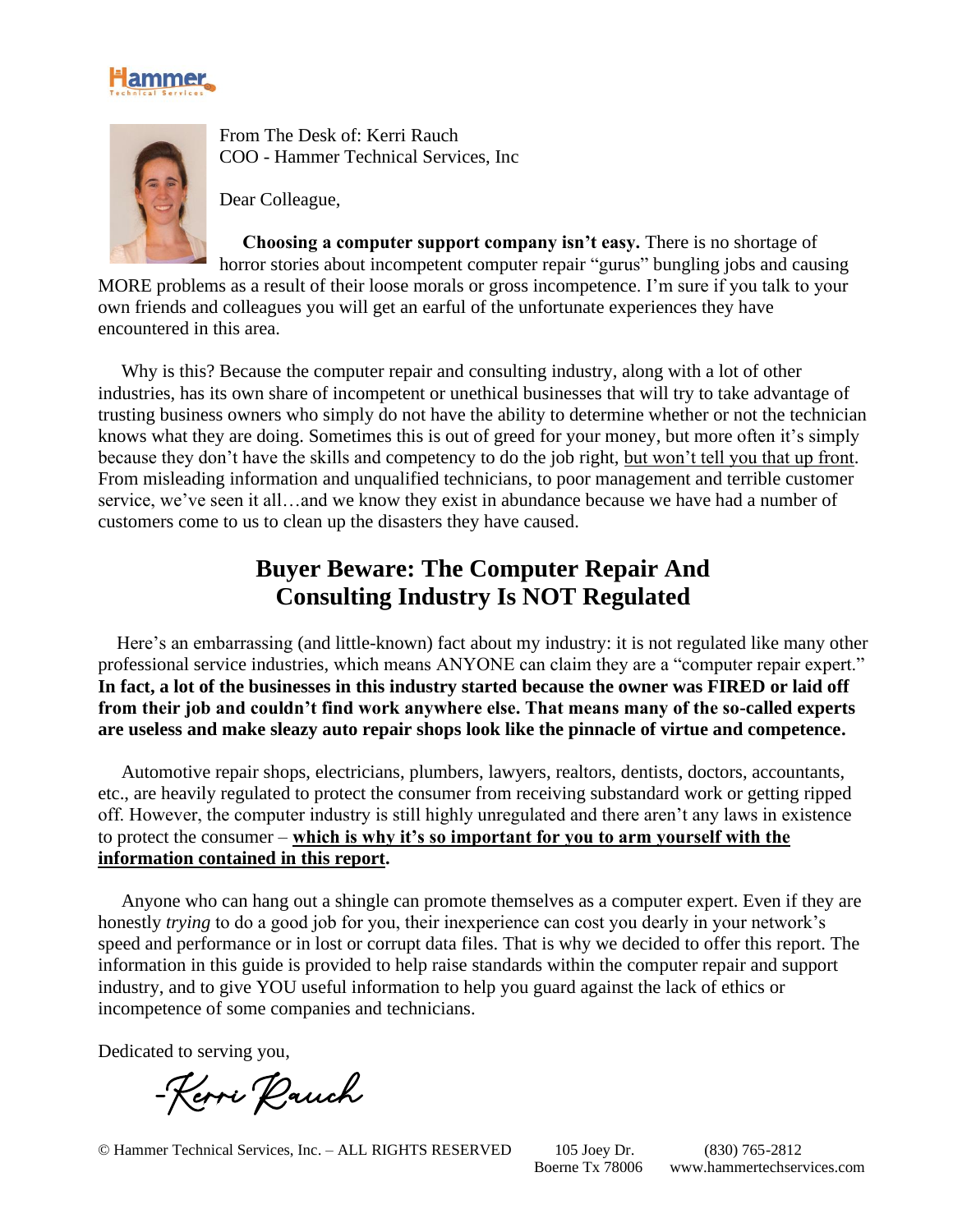



# **About the Author**

My name is Kerri (Hammer) Rauch. No, not that Kerry. The other Kerri. My parents tell me they named me Kerri so that, when I became a teenager and all the boys started calling the house to timidly ask to speak to "Kerri", it could be "Kerry" that answered the phone. Unfortunately, in 1996 my parents failed to predict the advent of the smartphone and thus their places for the consternation of my adolescent suitors was thwarted. Dad and I still have plenty of fun with each other anyway – it's not just teenage boys that are surprised when a girl's picture is paired with a man's voice on the telephone!

Kerry Hammer (my father) started Hammer Technical Services out of the trunk of his Toyota Corolla in 2005. Over the years he developed a broad range of skills and accumulated a great deal of experience in many facets of the corporate world. He brought me on as his apprentice in 2011 and I earned my B.S. Information Technology – Network Management in 2020. I have proudly served as Chief Operations Officer, Vice President, and Senior Field Engineer at Hammer Technical Services.

Hammer Tech specializes in the non-profit sector. Many of our clients are foster care, child placement, or adoption agencies. Some are churches or religious schools. But one thing ties all of our clients and us together – our love for people. Our dedication to serving our community and helping others (Dad has pastored a church here in Boerne for more than 20 years) has shaped our work ethic and our dedication to our clients.

We know that you are focused on caring for people in situations that are often mentally and emotionally challenging. You don't need the extra stress of worrying about data protection, cyber security or HIPAA compliance. Hammer Tech acts as your personal IT department, shouldering the burden of management and maintenance, without saddling you with the expense of extra employees or in-house experts.

No other tech company in the San Antonio area knows the non-profit sector like we do. We have been involved in the foster care world for more than a decade. We have been in Christian ministry for more than 20 years. I even help to administer a local community choir. You can trust us to be honest, above-board, and transparent with you, about everything, all of the time.

Hammer Tech knows that your time and resources are valuable to you. No business has money they can afford to waste, but non-profits are especially conscious of the importance of financial decisions. That's why Hammer Tech will never push or bully you into buying services you don't need. We won't sell you less than what you need, just to undercut the competition- in the end, the only person that hurts is you, but you can trust that you are getting the highest quality service from people who share your vision, your mission, and your heart for service.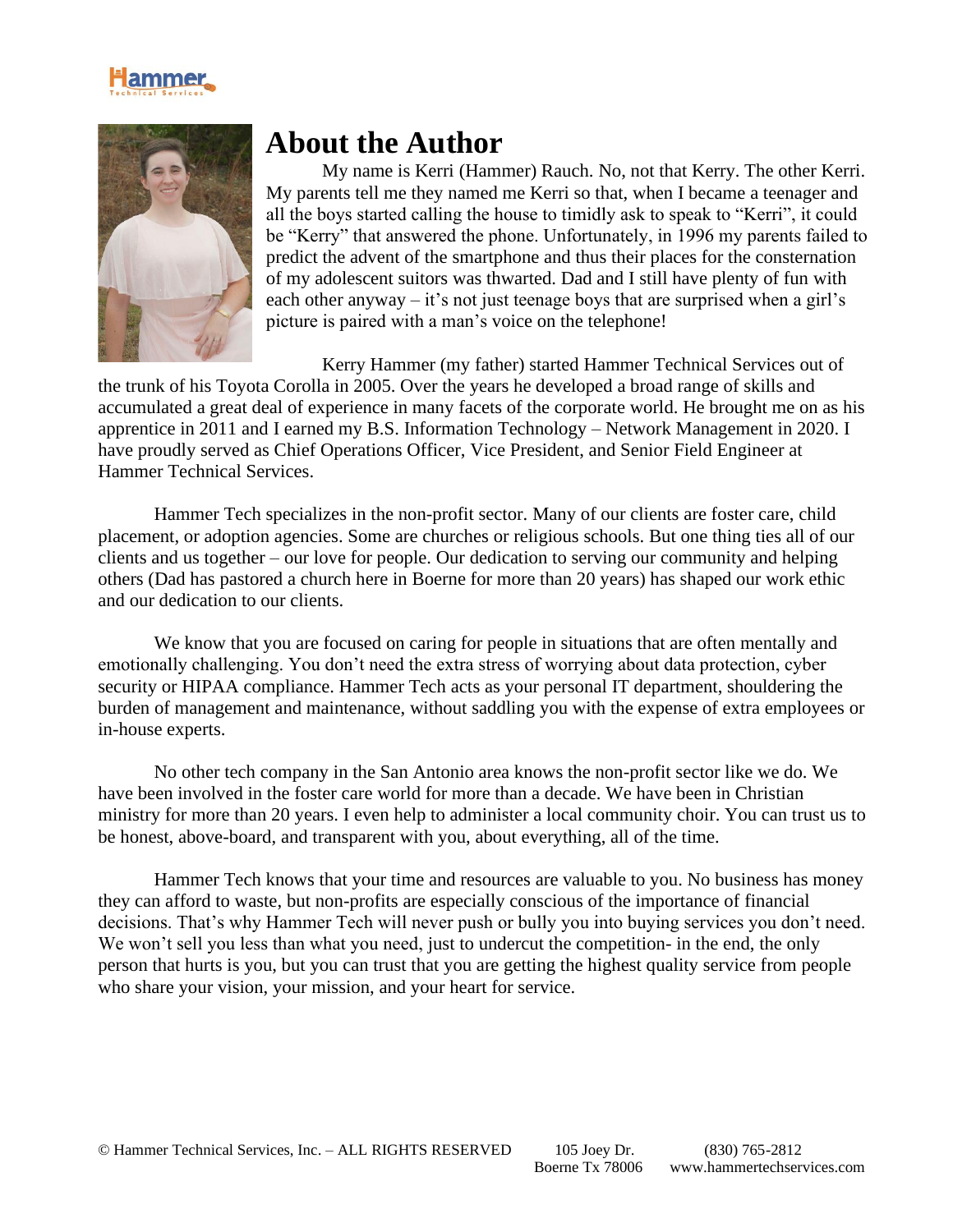

# **21 Questions You Should Ask Your Computer Consultant Before Hiring Them To Support Your Network**

#### **Customer Service:**

#### **Q1: Do they answer their phones live or do you always have to leave a voice mail and wait for someone to call you back?**

**Our Answer:** We answer our phones live from 8:00 a.m. to 5:00 p.m. and give all clients an emergency after-hours number they may call if a problem arises, including on weekends. Why? Because many of the CEOs and executives we support work outside normal hours and find it the most productive time they have. If they cannot access their computer network AND can't get hold of anyone to help them, it's incredibly frustrating.

#### **Q2: Do they have a written, guaranteed response time to your calls?**

**Our Answer:** We guarantee to have a technician working on a problem within 60 minutes or less of your call. This is written into every service agreement we give to our clients because it's standard procedure.

#### **Q3: Do they take the time to explain what they are doing and answer your questions in terms that you can understand (not geek-speak), or do they come across as arrogant and make you feel stupid for asking simple questions?**

**Our Answer:** Our technicians are trained to have the "heart of a teacher" and will take time to answer your questions and explain everything in simple terms.

#### **Q4: Do they consistently (and proactively) offer new ways to improve your network's performance, or do they wait until you have a problem to make recommendations?**

**Our Answer:** We conduct quarterly review meetings with our clients to look for new ways to help improve their operations, lower costs, increase efficiencies and resolve any problems that may be arising. Our goal with these meetings is to help our clients be more profitable, efficient and competitive.

#### **Q5: Do they provide detailed invoices that clearly explain what you are paying for?**

**Our Answer:** We provide detailed invoices that show what work was done, why and when, so you never have to guess what you are paying for. We also double-check our invoices for accuracy before they are sent to you.

#### **Q6: Do they have adequate errors and omissions insurance as well as workers' compensation insurance to protect YOU?**

**Our Answer:** Here's something to consider: if THEY cause a problem with your network that causes you to be down for hours or days or to lose data, who's responsible? Here's another question to consider: if one of their technicians gets hurt at your office, who's paying? In this litigious society we live in, you better make darn sure whomever you hire is adequately insured with both errors and omissions insurance AND workers' compensation – and don't be shy about asking to see their latest insurance policies!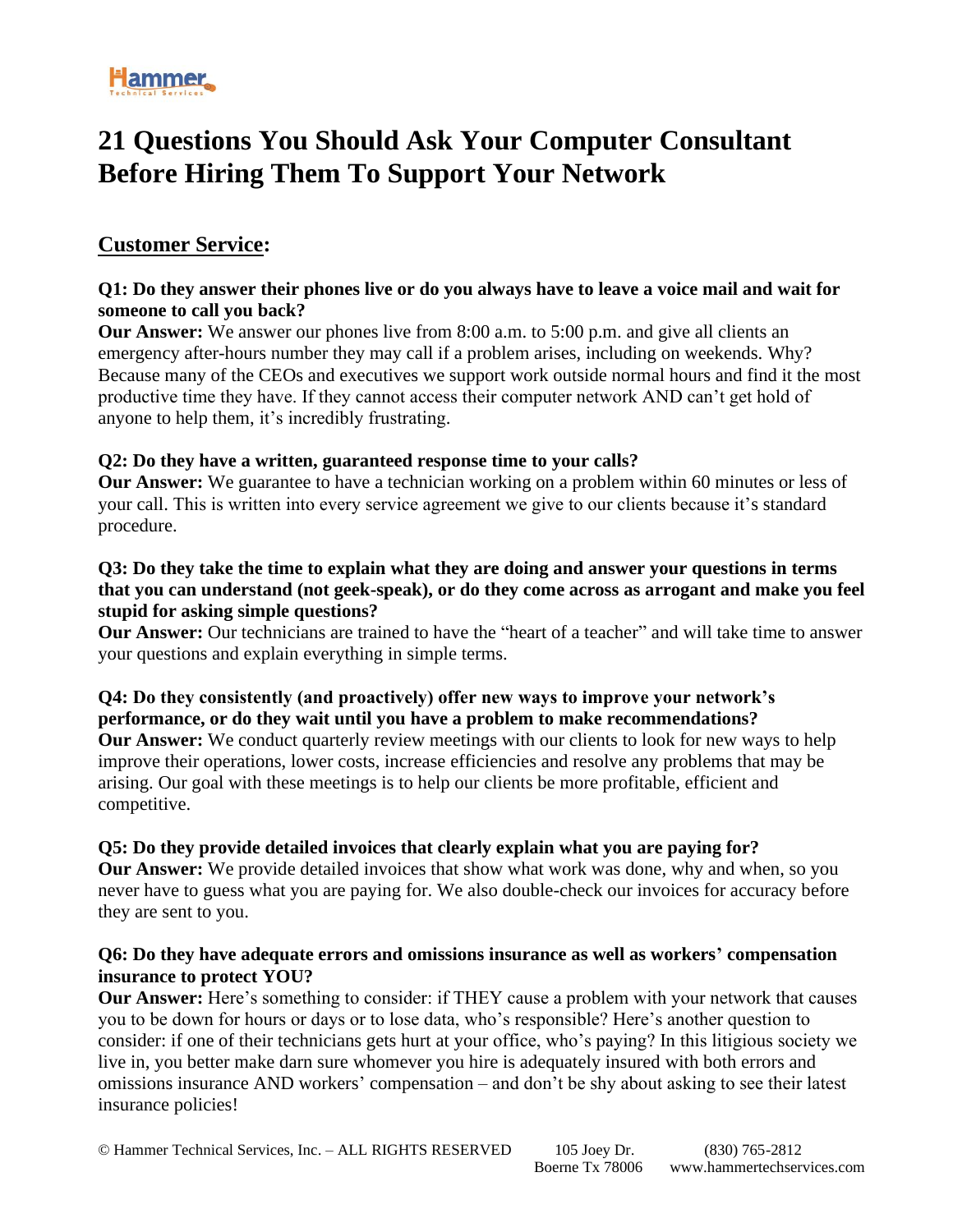

*True story:* A few years ago, Geek Squad was slapped with multimillion-dollar lawsuits from customers for bad behavior by their technicians. In some cases, their techs were accessing, copying and distributing personal information they gained access to on customers' PCs and laptops brought in for repairs. In other cases, they lost a client's laptop (and subsequently all the data on it) and tried to cover it up. Bottom line: make sure the company you are hiring has proper insurance to protect YOU.

#### **Q7: Do they guarantee to complete projects on time and on budget?**

**Our Answer:** All projects are fixed-priced and guaranteed to be completed on time, in writing. This is important because many unethical or incompetent computer guys will only quote "time and materials," which gives them free rein to nickel-and-dime you as well as take as much time as they want on completing a project.

#### **Maintenance Of Your Network:**

#### **Q8: Do they insist on remotely monitoring your network 24-7-365 to keep critical security settings, virus definitions and security patches up-to-date and PREVENT problems from turning into downtime, viruses, lost data and other issues?**

**Our Answer:** Yes, our remote network monitoring system watches over your network to constantly look for developing problems, security issues and other problems so we can address them BEFORE they turn into bigger problems.

#### **Q9: Do they provide you with a weekly report that shows all the updates, security patches and the status of every machine on your network so you know for SURE your systems have been secured and updated?**

**Our Answer:** Every week our clients get a detailed report that shows an overall health score of their network and the updates to their antivirus, security settings, patches and other important network checks (like hard-drive space, backups, speed and performance, etc.).

#### **Q10: Is it standard procedure for them to provide you with written network documentation detailing what software licenses you own, critical passwords, user information, hardware inventory, etc., or are they the only person with the "keys to the kingdom"?**

**Our Answer:** All clients receive this in written and electronic form at no additional cost. We also perform a quarterly update on this material and make sure certain key people from your organization have this information and know how to use it, giving you complete control over your network. *Side note:* You should NEVER allow an IT person to have that much control over you and your company. If you get the sneaking suspicion that your current IT person is keeping this under their control as a means of job security, get rid of them (and we can help to make sure you don't suffer ANY ill effects). This is downright unethical and dangerous to your organization, so don't tolerate it!

#### **Q11: Do they have other technicians on staff who are familiar with your network in case your regular technician goes on vacation or gets sick?**

**Our Answer:** Yes; and since we keep detailed network documentation (basically a blueprint of your computer network) and updates on every client's account, any of our technicians can pick up where another one has left off.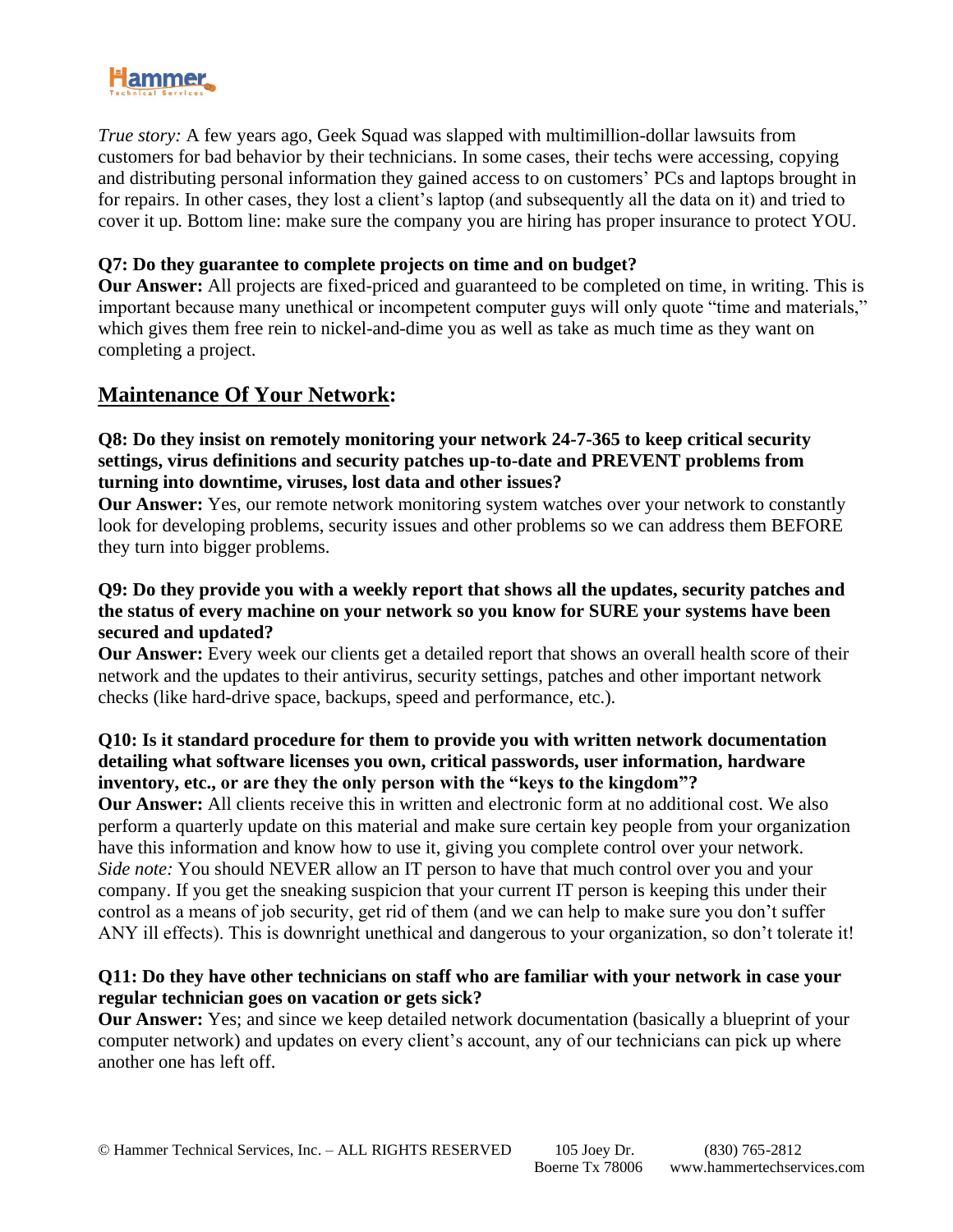

#### **Q12: When they offer an "all-inclusive" support plan, is it TRULY all-inclusive, or are their "gotchas" hidden in the fine print?**

**Our Answer:** Our "all-inclusive" support plan is just that – all-inclusive. One of the more popular service plans offered by consulting firms today is an "all-inclusive" or "all-you-can-eat" managed services plan. These are actually a good thing because they'll save you a lot of money in the long run – HOWEVER, make sure you REALLY understand what is and isn't included. Some things to consider are:

- Is phone/e-mail help desk included or extra?
- What about network upgrades, moves or adding/removing users?
- Is hardware and/or software included?
- What about 3rd-party software support? (We recommend that this IS included.)
- What are the costs/consequences of early cancellation?
- What if you aren't happy with their services? Do they offer a money-back guarantee?
- If the hardware and software is included, what happens if you cancel the contract?
- Are off-site backups included? To what degree?
- If you have a major disaster, is restoring your network included or extra?
- What about on-site support calls? Or support to remote offices?
- Are home PCs used to access the company's network after hours included or extra?

#### **Backups And Disaster Recovery:**

#### **Q13: Do they INSIST on monitoring an off-site as well as an on-site backup, or are they letting you rely on outdated tape backups?**

**Our Answer:** We do not allow our clients to use tape backups because they are incredibly unreliable. We make sure all of our clients have a robust backup/disaster recover strategy. We backup all our clients' data to the cloud to allow for rapid re-deployment after a disaster. We also keep full image backups of critical servers to facilitate immediate recovery in the event of catastrophic failure.

#### **Q14: Do they INSIST on doing periodic test restores of your backups to make sure the data is not corrupt and could be restored in the event of a disaster?**

**Our Answer:** We perform a monthly "fire drill" and perform a test restore from backup for our clients to make sure their data CAN be recovered in the event of an emergency. After all, the WORST time to "test" a backup is when you desperately need it.

#### **Q15: Do they insist on backing up your network BEFORE performing any type of project or upgrade?**

**Our Answer:** We do; and that's simply as a precaution in case a hardware failure or software glitch causes a major problem.

#### **Q16: If you were to experience a major disaster, do they have a written plan for how your data could be restored FAST and/or one that enables you to work from a remote location?**

**Our Answer:** All clients receive a simple disaster recovery plan for their data and network. We encourage them to do a full disaster recovery plan for their office, but at a minimum, their network will be covered should something happen.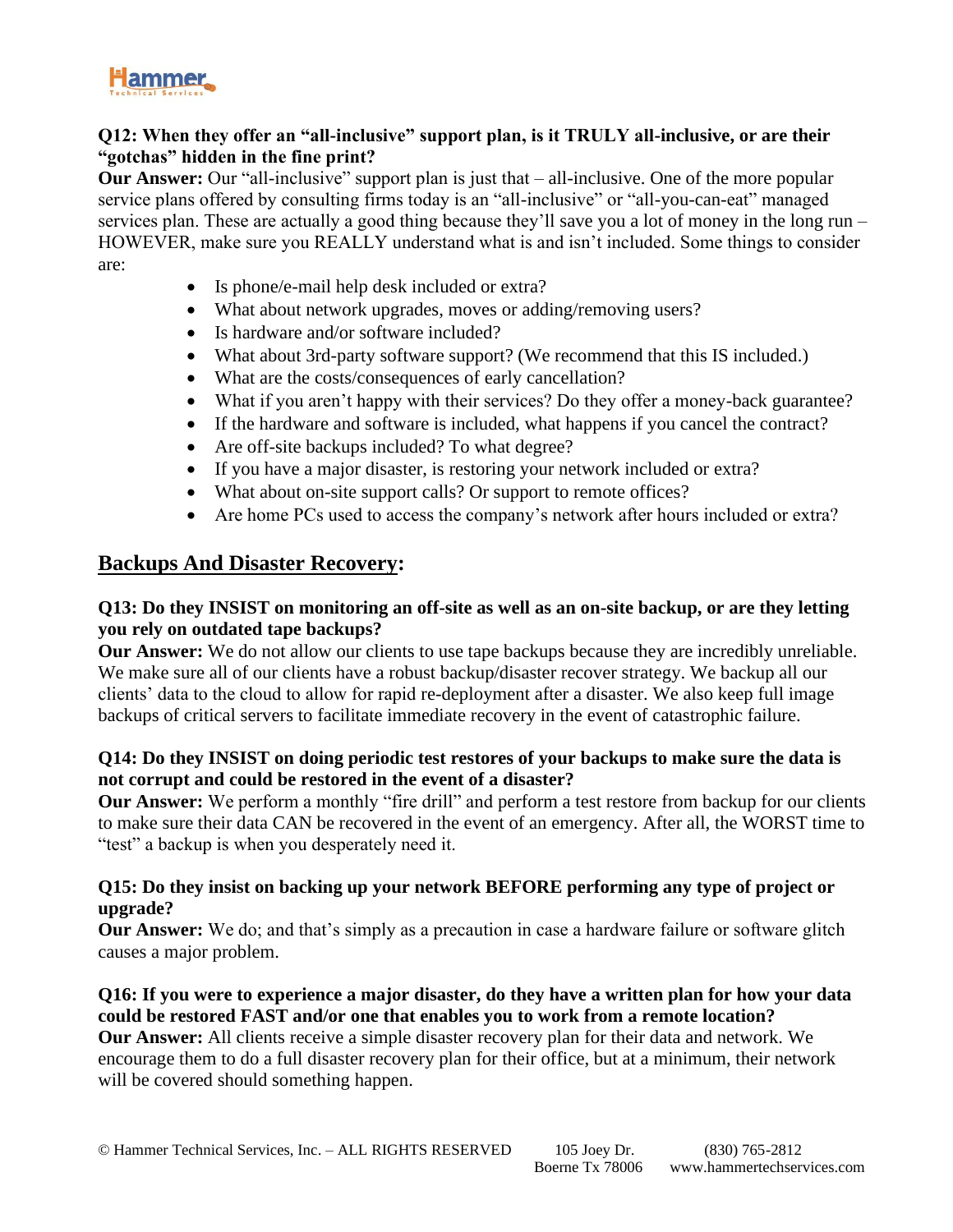

#### **Technical Expertise And Support:**

#### **Q17: Is their help desk US-based or outsourced to an overseas company or third party?**

**Our Answer:** We provide our own in-house help desk and make sure the folks helping you are friendly and helpful. We consider this one of the most important aspects of customer service, plus we feel it's important for keeping your data secure.

#### **Q18: Do their technicians maintain current vendor certifications and participate in ongoing training – or are they learning on your dime?**

**Our Answer:** Our technicians are required to keep the most up-to-date vendor certifications in all the software we support. Our certifications include ITIL, PMP, A+, Network+ ,Security+, Project+, Linux+, and the MCSA. Plus, our hiring process is so stringent, 99% of the technicians who apply don't make it through (guess who's hiring them?).

#### **Q19: Do their technicians arrive on time and dress professionally?**

**Our Answer:** Our technicians are true professionals that you would be proud to have in your office. They dress professionally, show up on time, and if they cannot (for some odd, unforeseen reason), we always notify the client immediately. We believe these are minimum requirements for delivering a professional service.

#### **Q20: Are they familiar with (and can they support) your unique line-of-business applications? Our Answer:** We own the problems with all line-of-business applications for our clients. That doesn't mean we can fix faulty software – but we WILL be the liaison between you and your vendor to resolve problems you are having and make sure these applications work smoothly for you.

#### **Q21: When something goes wrong with your Internet service, phone systems, printers or other IT services, do they own the problem or do they say, "That's not our problem to fix"? Our Answer:** We feel WE should own the problem for our clients so they don't have to try and resolve any of these issues on their own – that's just plain old good service and something many computer guys won't do.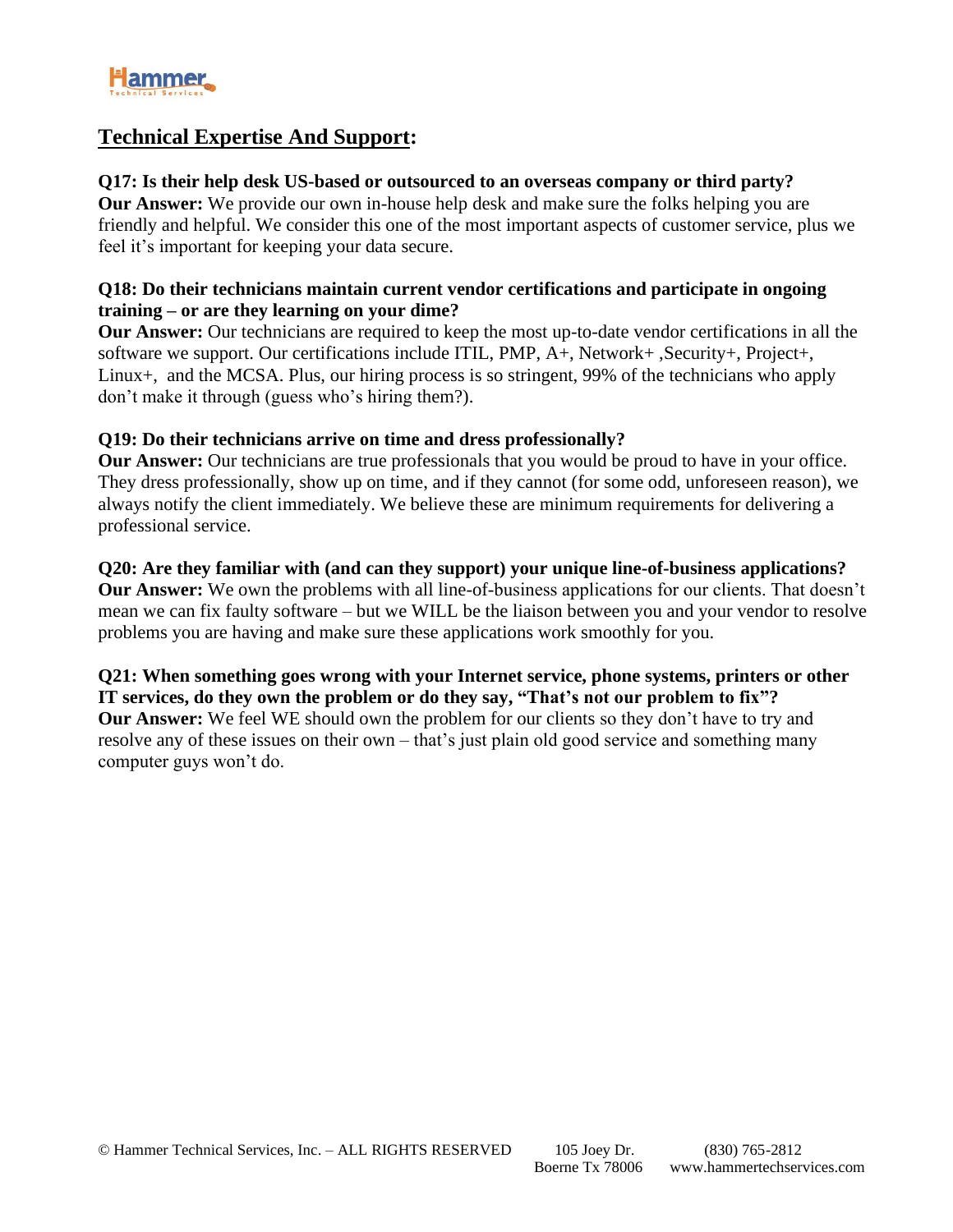# **The 4 Most Costly Misconceptions About Computer Maintenance and Repair**

# **Misconception #1: My computer network doesn't need regular monitoring and maintenance.**

 This is probably one of the biggest and most costly misconceptions that business owners have. Usually this is because they've been fortunate enough to have never encountered a major disaster; but that's similar to someone thinking they don't need to wear a seat belt when driving a car because they've never had an accident.

 Computer networks are complex and dynamic systems that need regular updates and maintenance to stay up, running fast and problem-free. In fact, it's surprising how fast a brand-new PC will slow down after a few weeks of use without proper updates and maintenance. Here are just a FEW of the critical updates that need to be done on a weekly  $-$  if not daily  $-$  basis:

- Security patches applied with NEW viruses and hacker attacks cropping up DAILY, this is a CRITICAL part of maintaining your network
- Antivirus updates and monitoring
- Firewall updates and monitoring
- Backup monitoring and test restores
- Spam-filter installation and updates
- Spyware detection and removal
- Monitoring disk space on workstations and servers
- Monitoring hardware for signs of failure
- Optimizing systems for maximum speed

 Your computer network is just like a car: if you don't change the oil, replace the filter, rotate the tires, flush the transmission and perform other regular maintenance on your car, it will eventually break down and cost you FAR MORE to repair than the cost of the basic maintenance – and a car is far simpler than a computer network!

 **If your computer support tech does not insist on some type of regular, automated monitoring or maintenance of your network, then DO NOT HIRE THEM.** Lack of system maintenance is the NUMBER ONE reason most people end up losing valuable files and incurring heavy computer repair bills. If your technician isn't offering you these services, you need to find someone else to support your computer or network for two reasons:

- 1. Either they don't know enough to make this recommendation, which is a sure sign they are horribly inexperienced, *OR*
- 2. They recognize that they are *profiting* from your computer problems and don't want to recommend steps toward preventing you from needing their help on an ongoing basis. After all, they'll get paid MORE to remove a virus than to make sure your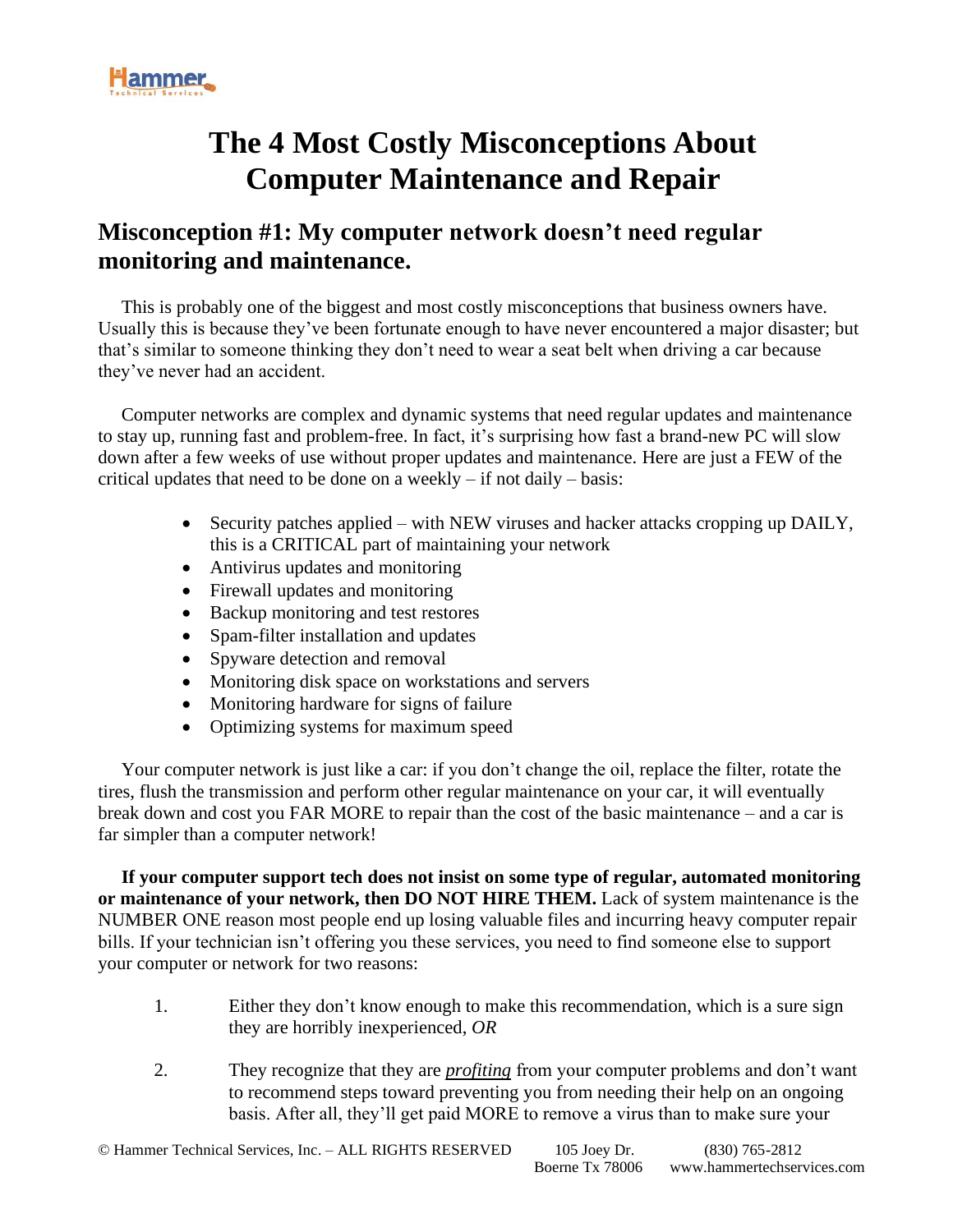

system is patched, updated and secured (which can be done quickly and inexpensively with good monitoring).

Either reason is a good one to get as far away from that person as possible!

# **Misconception #2: My husband/neighbor's kid/brother-in-law/office manager knows this computer stuff and can take care of our computers.**

 Most people look for a part-time "guru" for one reason: to save a few bucks. But this often comes back to haunt them. We frequently get calls from business owners who desperately need our help to get them back up and running or to clean up a mess that was caused by an inexperienced neighbor, friend or relative who was just trying to help.

 If the person you have working on your machine does not do computer repair and support for a living, there is a good chance they won't have the knowledge or experience to truly help you – they are a hobbyist at best. And do you really want a part-time, inexperienced person responsible for handling something as important as your data and computer network? As with everything in life, you get what you pay for. That's not to say you need to go broke to find a great technician, but you shouldn't be choosing someone based on price alone.

## **Misconception #3: All computer technicians are created equal. Your best option will be the one who offers the lowest price.**

 As we stated a moment ago, you get what you pay for. A cheap price usually means a cheap job. Really good technicians do NOT work cheap because they are in high demand just like every other professional service category. The only technicians that will work cheap are those who are just starting, and they are grossly inexperienced.

 And some shops will hire college kids or newbie technicians because they will work for next to nothing to gain experience, OR they allow interns to support your network because they don't have to pay them at all – but what you don't realize is that an inexperienced technician like this can end up costing more because:

- 1. They improperly diagnose problems, which means you're paying them to fix the WRONG thing and they STILL won't resolve your problem. Case in point: A few years ago a TV reporter went undercover to 8 computer repair shops in LA with a perfectly working PC, but simply disconnected a cable in the back (a fix that the AVERAGE computer tech would have caught in minutes with a visual inspection). Several shops improperly diagnosed the problem and wanted to charge them anywhere from \$59 to over \$275 to fix it!
- 2. They could take 3 to 5 times as long to do the same repair an experienced technician could fix quickly. Again, you're paying for those extra hours.
- 3. They could do MORE damage, costing you more money and downtime.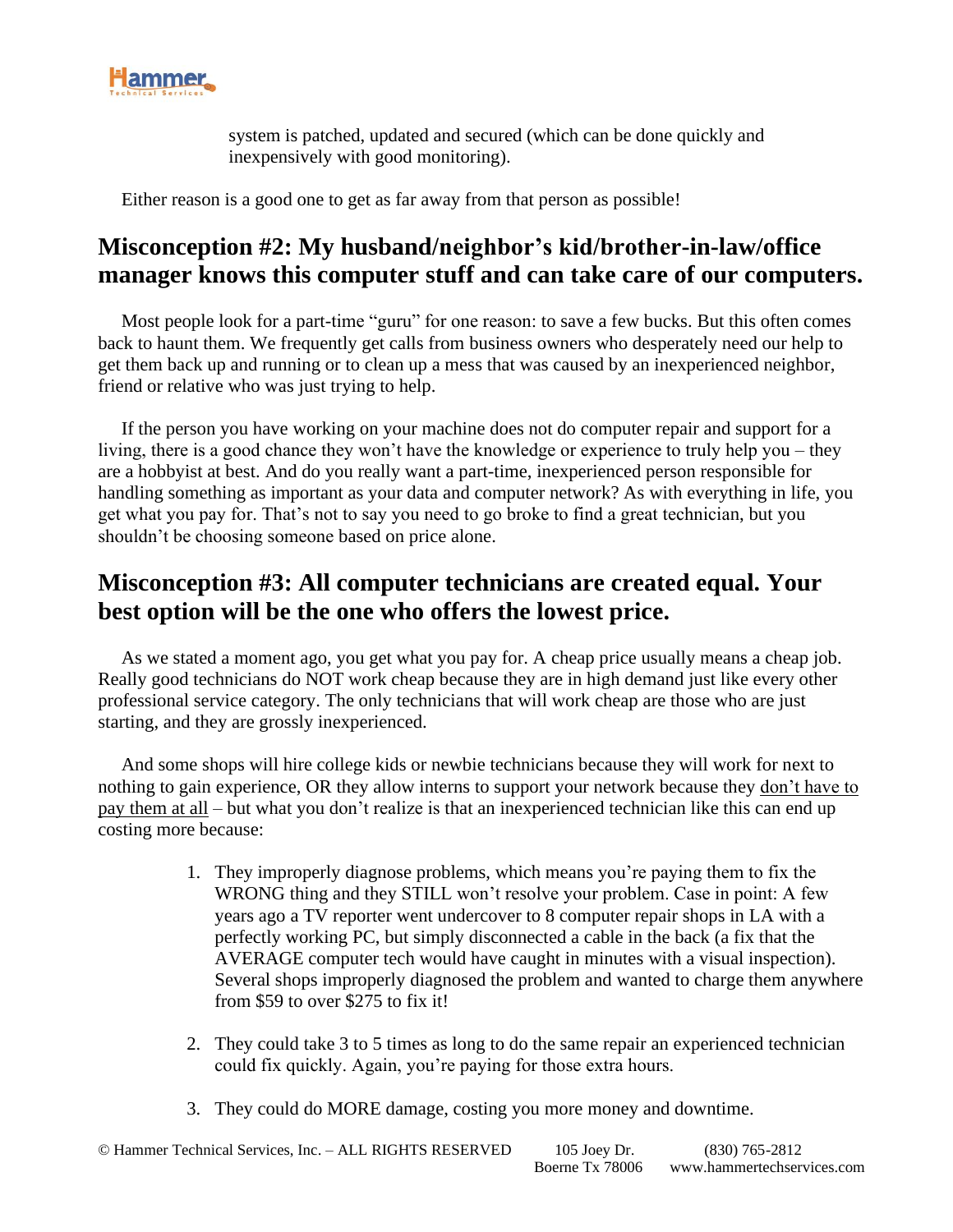

With your client data, accounting records, e-mail and other critical data at stake, do you REALLY want the lowest-priced shop working on your machine?

We take the view that most people want value for their money and simply want the job done right. You will find that we are not the cheapest, but we don't apologize for that. As the owner, I decided a long time ago that I would rather explain our higher rates ONE TIME than make excuses for POOR SERVICE forever. That said, we're not the most expensive either. We simply feel that we should offer a good service at a fair price. That's why we have been able to stay in business for over 10 years and have many long-established customers who've been with us that entire time.

### **Misconception #4: An honest computer support company should be able to give you a quote over the phone.**

 I wish this were true, but it isn't. Just like a good doctor, an honest and professional technician will need to diagnose your network before they can quote any price over the phone; consider the example above where all that was needed was to plug in a simple cable. If someone brought that to us, we would just plug it back in and not charge them; but without SEEING the machine, we could have never diagnosed that over the phone.

 Also, some consultants will quote you a cheap rate over the phone to get in the door, but then jack up the prices once they get in your office by taking 3 times as long, selling you add-ons and up-sells, etc. And finally, reputable firms don't charge by the hour anyway – they give you a fixed, flat rate. Here's why…

 One of the easiest ways to take advantage of a customer is to get them to agree to a time and materials repair. Unless you know what's wrong and how long it should take, they can soak you on the fees. And what are you going to do when they get 5-6 hours into a repair or project and then spring on you the news that it will take even longer than they anticipated to fix, costing you MORE money?

 Always, always, always make sure you get a flat-rate, fixed-fee quote in advance so you don't end up getting burned – and NEVER take a phone quote!

# **5 More Mistakes To Avoid When Choosing A Computer Consultant**

- 1. **Choosing a computer consultant based on a single phone call.** We recommend you invite them into your office and ask them for a written proposal. Be clear on what your expectations are and what type of problems you want them to resolve. As stated a moment ago, a competent professional should offer to do an audit of your network to diagnose your system BEFORE quoting you anything. After all, would you take a doctor's word that you need surgery if they hadn't done x-rays or other diagnostics? Of course not! Prescription without diagnosis is malpractice.
- © Hammer Technical Services, Inc. ALL RIGHTS RESERVED 105 Joey Dr. (830) 765-2812 Boerne Tx 78006 www.hammertechservices.com 2. **Choosing a computer consultant that doesn't have a written money**-**back guarantee.** In our view, a good consulting firm should be accountable for their services and for fixing things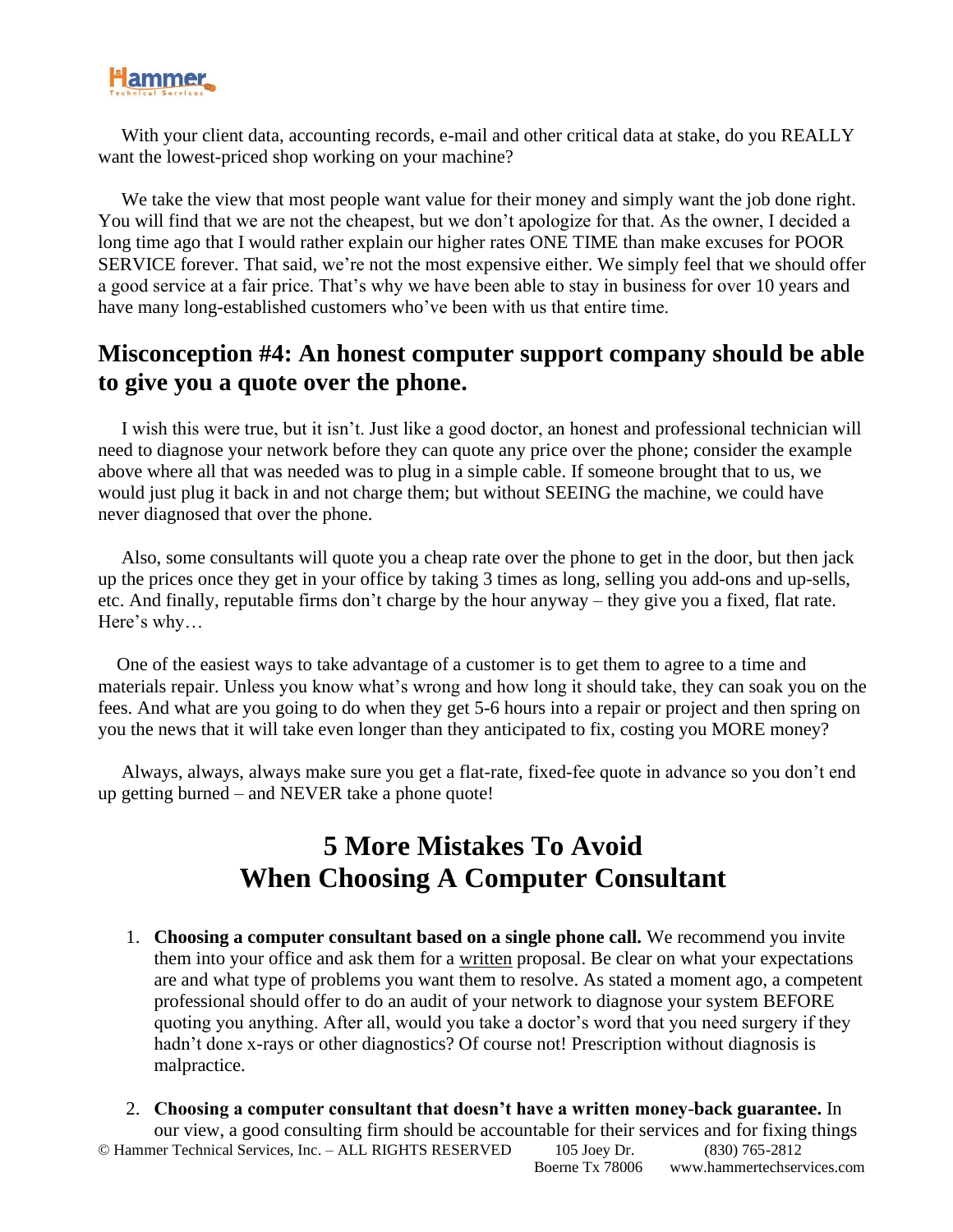

RIGHT. If you aren't pleased with a job that was done, they should (at a minimum) make it right for free; and if they simply cannot resolve an issue to YOUR satisfaction, you shouldn't get stuck with the bill.

Plus, the fact that they stand behind their work with a money-back guarantee shows they have confidence in themselves to make you a happy client. And don't fall for the "We don't offer one because people will take advantage of us" routine. In our experience, MOST people just want an honest service at a reasonable price. If you give them that, they are happy to pay. Are there a few unethical folks out there? Of course, but they are the minority, and we would rather bite the bullet on the very few dishonest folks so we can gain the trust and confidence of the majority of clients, who just want their problems fixed fast and fixed right.

3. **Choosing a computer consultant without speaking to several of their current clients.** Check their references! Don't just take the sales guy's word that they are good – ask to speak to at least 3 or 4 clients that are similar to you in size and scope. If they hesitate or cannot provide you with references, don't trust them!

Another good sign is that they should have multiple client testimonials and success stories posted on their web site and throughout their marketing collateral. A lack of this may be a sign that they don't HAVE clients who are happy enough to provide a good reference – again, a warning sign.

- 4. **Choosing a computer consultant who cannot remotely monitor, update and support your network.** In this day and age, a computer consultant who doesn't do this is living in the Stone Age. You want someone to do this because it will dramatically increase your network's security and will enable them to do faster repairs. That's not to say they shouldn't come onsite; but remote monitoring and repairs make fixing problems FASTER for YOU and help AVOID problems cropping up in the first place.
- 5. **Choosing a computer consultant who isn't willing to explain things to you.** Geeks have a bad reputation for a reason. We don't tolerate technicians who are unable or unwilling to translate their recommendations into language you can understand, without getting frustrated or talking down to you. We don't run foster care agencies. We don't pastor churches. That's your job, and we can't be expected to understand the details like you do. But computers are OUR job, and it's our responsibility to help you understand your situation and make the best decision for your organization.

# **A Final Word…**

 I hope you have found this guide to be helpful in shedding some light on what to look for when outsourcing the support of your company's network. As I stated in the opening of this report, my purpose in providing this information was to help you make an informed decision and avoid getting burned by the many incompetent firms offering these services.